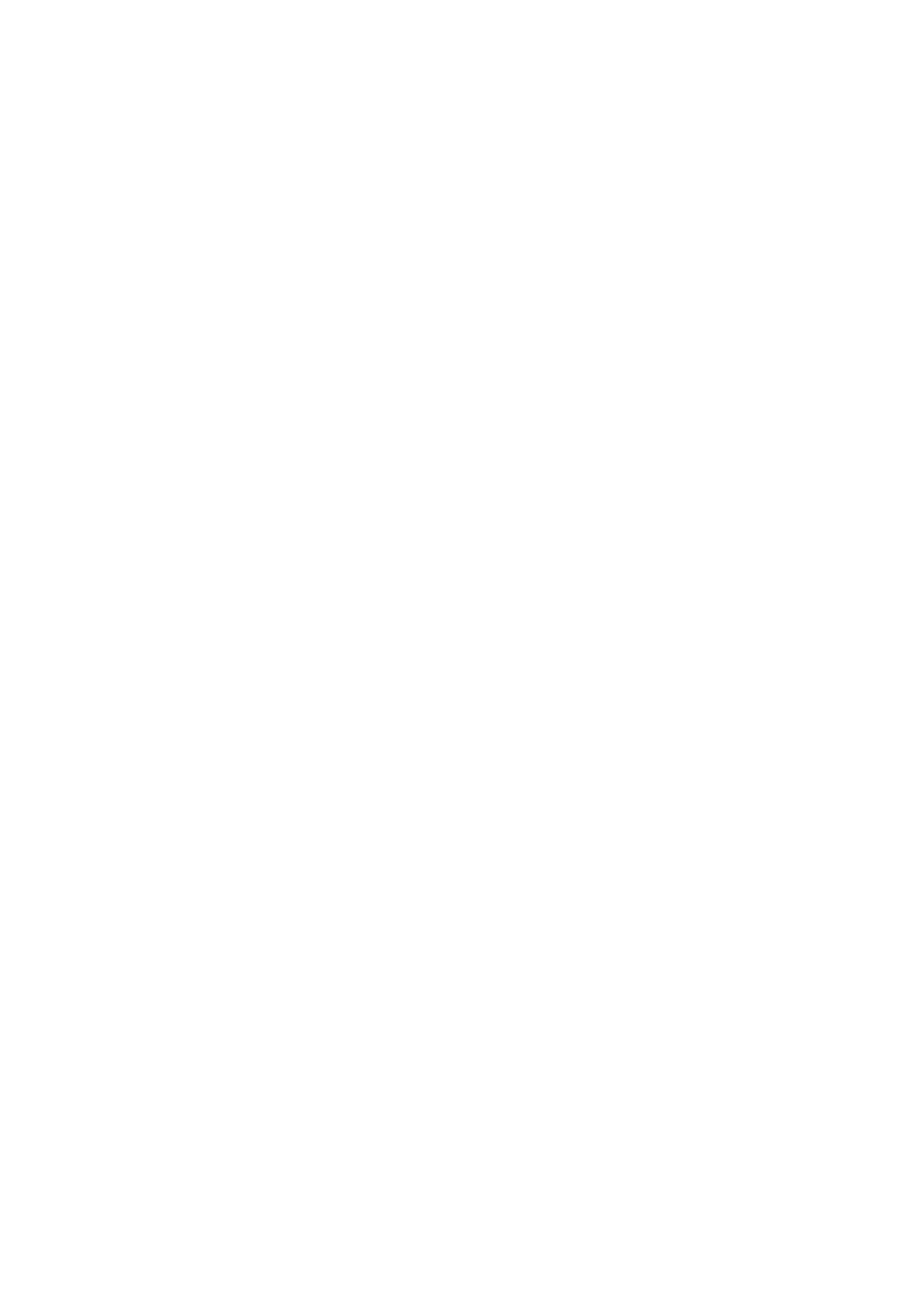## **AGENDA**

## Page Nos.

## **Remote Meeting Details**

This meeting will be held in a remote manner in accordance with the Local Authorities and Police and Crime Panels (Coronavirus) (Flexibility of Local Authority and Police and Crime Panel Meetings) (England and Wales) Regulations 2020.

The meeting will be live streamed on the Council's social media platforms to enable access for the Press and Public.

1. Apologies for absence

| 2.  | Minutes from the meeting held on 9 February 2021                                                                                    | $4 - 7$     |
|-----|-------------------------------------------------------------------------------------------------------------------------------------|-------------|
| 3.  | Declarations of Interest by Members and Officers and as to the Party Whip                                                           |             |
| 4.  | Declarations of any Intentions to Record the Meeting                                                                                |             |
| 5.  | Communications which the Chairman or the Chief Executive may wish to lay<br>before the Council                                      |             |
| 6.  | Communications which the Leader of the Council and Committee Chairmen<br>may wish to lay before the Council                         |             |
| 7.  | Questions from Members of the Council and Public                                                                                    |             |
| 8.  | In accordance with Rule No. 10 to receive the presentation or the debating<br>of any Petitions from Members of the Council (if any) |             |
| 9.  | Revenue Budget and Council Tax Setting 2021/22                                                                                      | $8 - 24$    |
| 10. | 2021/22 to 2024/25 Medium Term Financial Plan                                                                                       | $25 - 42$   |
| 11. | Capital Programme 2021/22 to 2024/25                                                                                                | $43 - 52$   |
| 12. | Capital Strategy 2021/22                                                                                                            | $53 - 71$   |
| 13. | Treasury Management Strategy Statement 2021/22                                                                                      | $72 - 100$  |
| 14. | Investment Strategy 2021/22                                                                                                         | $101 - 108$ |
| 15. | Pay Policy Statement 2021/22                                                                                                        | $109 - 126$ |
| 16. | Members Allowances - Report of the Independent Remuneration Panel                                                                   | $127 - 137$ |
| 17. | Appointment of an Independent Member to the Audit & Accounts<br>Committee                                                           | 138 - 146   |